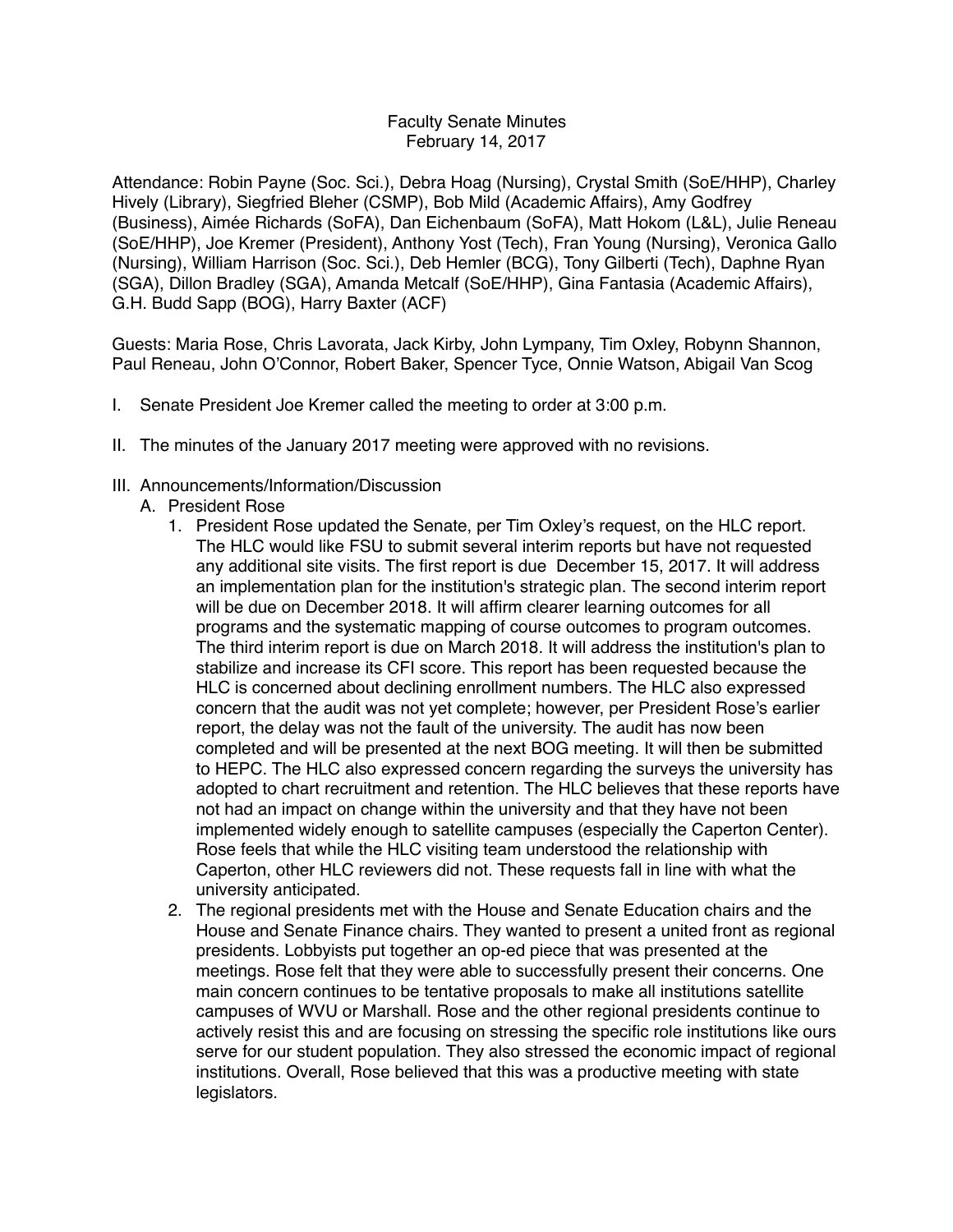- 3. The state budget continues to be a concern. During Governor Justice's State of the State address, cuts to WVU, Marshall, and WVNet, but not the regional institutions specifically, were announced. These proposed cuts had not been addressed with the affected institutions or with HEPC. In the alternative budget that Justice proposed, however, all funding for other institutions (including FSU) was cut. President Rose believes that the alternative budget is likely a scare tactic, but she will continue to closely monitor the situation in Charleston.
- 4. The Dedication of University Terrace will be held on April 4 at 4:00 p.m. Refreshments and tours of the facility will be provided. So far, student reports have been favorable.
	- a) When President Rose entertained questions following her announcements, she was asked if the plumbing and Wi-Fi issues had been fixed at University Terrace. Rose reported that Wi-Fi should be working and that the plumbing issues were being attended to. Senator Deb Hemler had been planning to have teachers attending a workshop stay there; however, she was advised to place them in Bryant Place instead because of these issues as well as issues with accessing the building for non-residents.
- 5. FSU's athletic teams continue to do well. The men's basketball team is currently ranked number one in the Mountain East Conference. They have been nationally ranked all year. The women's basketball team team is also doing well. The Mountain East Conference Championship will be held March 1-5 in Charleston. If FSU makes it to the finals on Sunday, the pep band will be there as well to support the team.
- B. Assessment Dr. Robynn Shannon
	- 1. Dr. Shannon reported that the Critical Friends group is completing their reviews of assessment information entered by academic programs into TaskStream. This year, the team is utilizing a rubric with four categories — absent, emerging, target, and exemplary. In a PowerPoint presentation, Shannon showed charts indicating that much progress has been made since the 2014/2015 and 2015/2016 assessment reviews, with many more programs now falling into the "emerging" and "target" categories. They will begin this year's reviews much sooner in order allow program faculty more time to address any areas of concern.
	- 2. The Critical Friends group is now transitioning into the Institutional Assessment Council. The IAC will be more structured and will focus on student learning across campus, ranging from academic programs to co- and extracurricular programs as well. The mission is to broaden membership beyond faculty to include representation outside of academic units as well. Units that will be incorporated include General Studies, Academic Affairs, Student Services, Student Activities, Athletics, Information Technology, and the Student Government. The resultant agenda will be broader than that of the original Critical Friends because it will take more of an institutional view of and approach to assessment. This includes the assessment and review of nonacademic units and programs. Building the structure for academic assessment and review will be on-going with minor modifications, but the HLC review team complimented our academic assessment review and reports. The focus must now shift more to course level assessment with mapping of course outcomes to program outcomes.
	- 3. When entertaining questions, Shannon addressed faculty concerns regarding the voting process of the IAC and what types of issues might require a vote. Voting will be used when consensus on changes to the program assessment process cannot be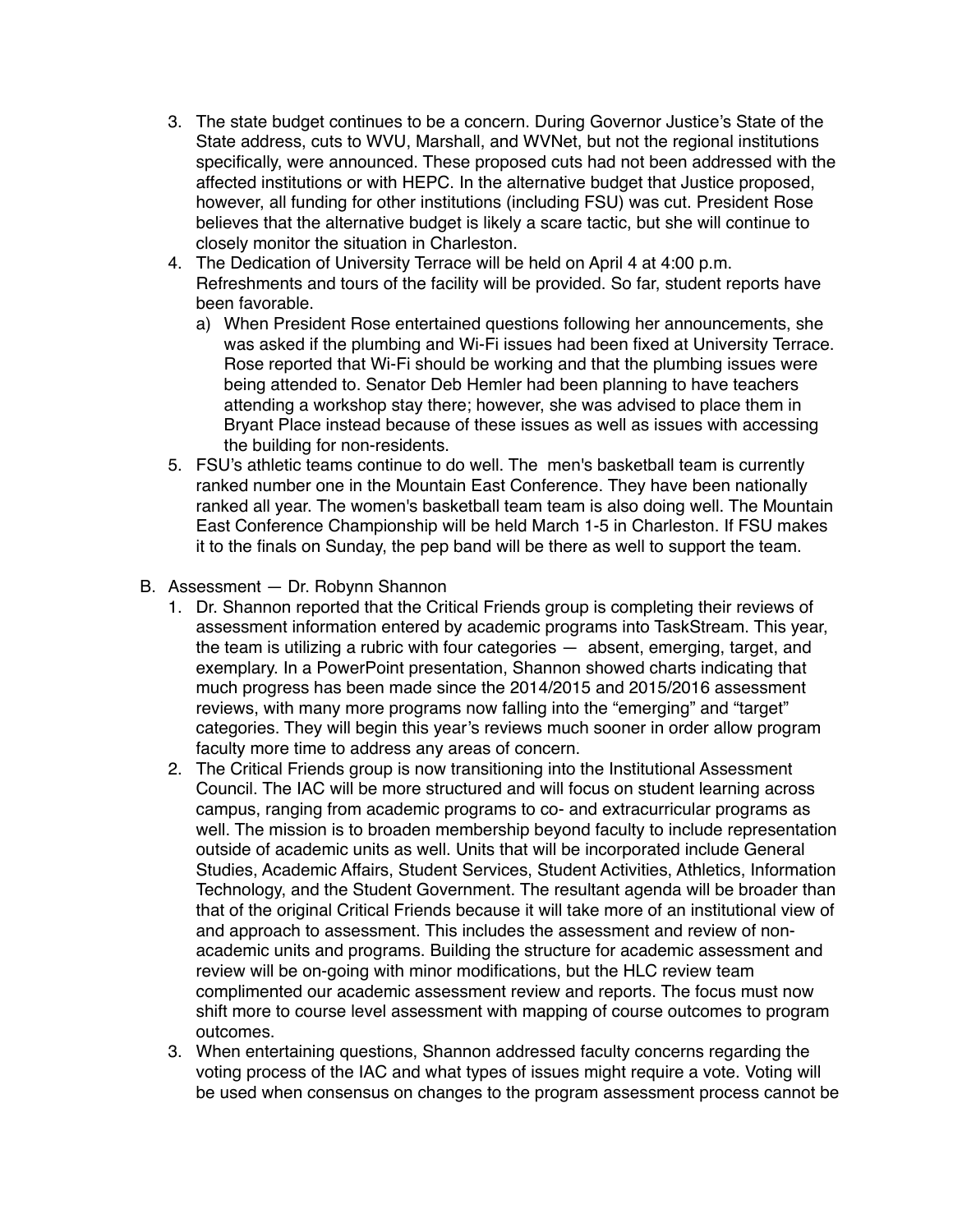reached in a timely manner. While the Faculty Senate could pass resolutions to help inform the process, they would not have a direct say in the decision-making. Oxley and Shannon asked that the Faculty Senate give the IAC time to implement this new process and that the system could be improved upon if and when necessary. Representatives from respective units will be kept informed of decisions as they are made.

- C. BOG Representative Dr. G.H. Budd Sapp
	- 1. Dr. Sapp circulated the agenda from the most recent BOG meeting to all faculty, including a revised agenda that stated that Executive Committee would go into session regarding the Presidential Search.
	- 2. The Presidential Search Ad-Hoc Committee has met with Sapp several times and has also met with additional BOG members Dixie Yann, Rachel Ball, and Holly Fluharty. Sapp stressed that the committee has articulated a number of concerns and desires regarding the search and that those concerns, along with the resolution presented by Donna Long, have been shared with the BOG. He believes that faculty recommendations were effectively utilized in the search process and during the preliminary Skype interviews. The individual survey designed to facilitate faculty feedback during the campus interviews has been circulated by Chris Kast and Mike Ransom.
	- 3. At the time of the meeting, the first candidate's visit to campus had been completed. Sessions were well attended. Two more campus visits remained. While a time frame for making a decision has not yet been articulated by the BOG, the HR survey is due by March 3 prior to the next BOG meeting. Chairperson Dixie Yann has agreed to accept a letter from the Ad-Hoc Committee regarding its recommendations.
	- 4. Additional time for discussion regarding the search was scheduled for later in the meeting.
- D. Faculty Survey Dr. Chris Kast and Dr. Michael Ransom
	- 1. Drs. Kast and Ransom could not attend today; however, they have circulated an email with the survey and hard copies will be made available. When completing the survey on-line, responses for all three candidates can be entered with the option of returning to the survey as the interviews progress. All feedback will be anonymous and participation is strongly encouraged and appreciated.
- E. ACF Representative Dr. Harry Baxter
	- 1. Dr. Baxter circulated information regarding the ACF meeting held on February 3, including reports from HEPC, ACF, and the *Charleston Gazette* reporters forum on the Future of Higher Education in WV.
	- 2. The Legislative Forum at FSU was held on Thursday, February 2. Senators Prezioso and Beach were present as were Delegates Caputo, Ward, Miley, Statler, and Summers. Several other legislators were scheduled to attend but canceled at the last minute. About 35 faculty, staff, and students attended. The "speed-networking" format was utilized and most who attended felt that it was informative and productive.
		- a) Baxter shared news about the forum at ACF meeting and suggested that other institutions hold similar meetings.
	- 3. Baxter and Galen Hansen will go to the state legislature on February 23. They would like additional faculty to participate if possible. They hope to meet with Senator Carmichael as well as the Chairs of Education and Finance Committees and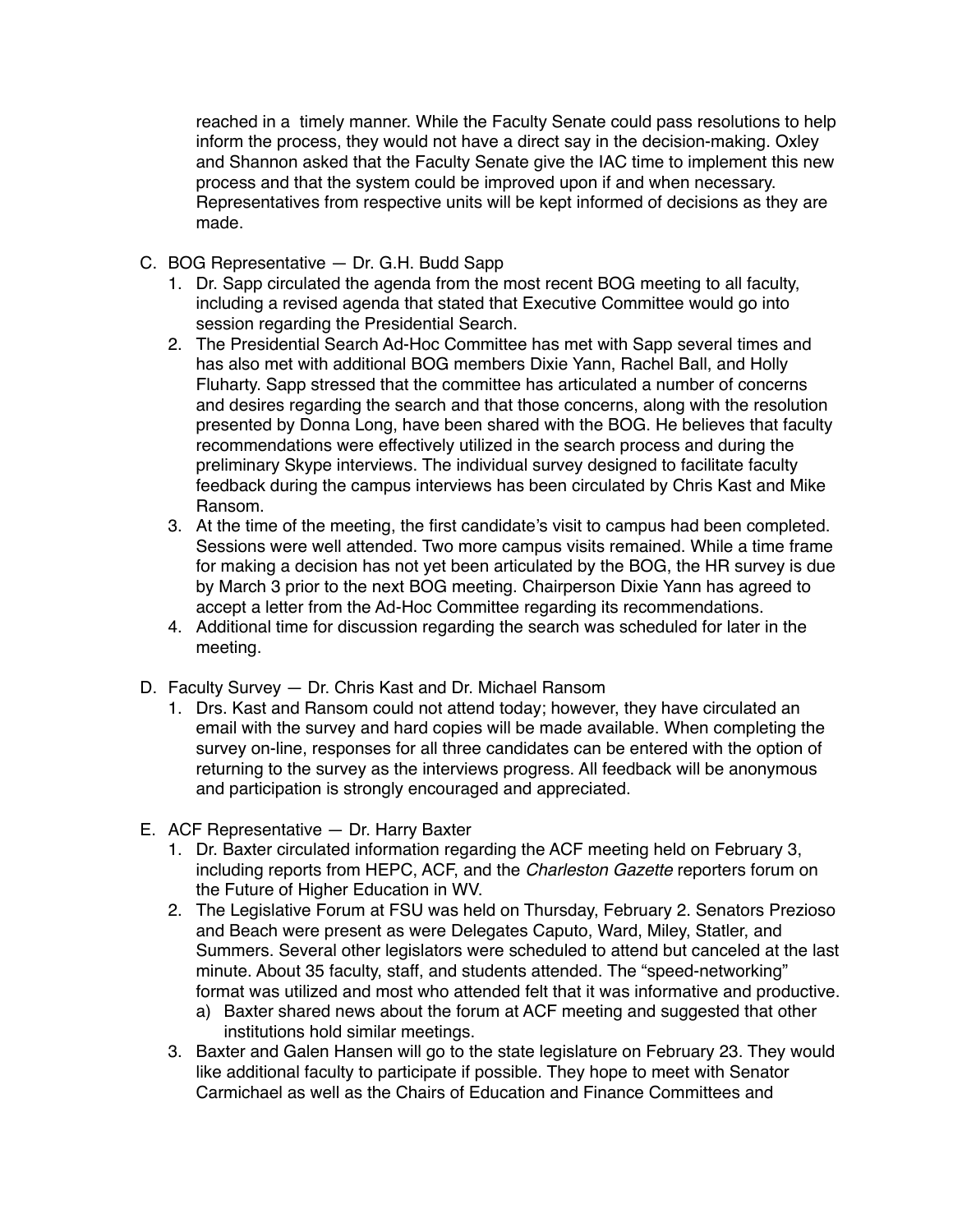Republican leadership in the House. They intend to lobby legislators to accept Governor Justice's budget plan.

- 4. Baxter recently met with Josh Sword of the PEIA Finance Board. He is willing to visit campus later in the legislative session for a Q&A session with employees.
- F. SGA Daphne Ryan and Dillon Bradley
	- 1. Daphne Ryan reported that members of SGA are attending the presidential interviews. Rachel Ball, the SGA representative to the BOG, will keep both student and faculty concerns in mind when she votes.
	- 2. The senior "put a brick on it" fundraiser is still on-going. SGA encourages faculty support.
	- 3. Dillon Bradley indicated that he wished to express student concerns regarding the library. His remarks were reserved for the library discussion scheduled for later in the meeting.
	- 4. Bradley and Ryan briefly introduced JR Watson and Abigail Van Scog members of SGA who were present to observe the meeting.
- IV. Unfinished Business
	- A. There was no unfinished business.

## V. New Business

- A. Major Business
	- 1. Curriculum Proposal #16-17-05 REV #1 (Sociology of Religion)
		- a) Jack Kirby said that the proposal was prepared by Chris Kast, who could not be in attendance today.
		- b) There were no questions or concerns from the Senate. The proposal passed first reading.
	- 2. Curriculum Proposal #16-17-06 REV #1 (Exercise Science)
	- 3. Curriculum Proposal #16-17-07 REV #2 (Physical Education Changes)
	- 4. Curriculum Proposal #16-17-08 REV #2 (Community Health Education)
		- a) Paul Reneau and Amanda Metcalf were in attendance to field questions regarding proposals #16-17-06, #16-17-07, and #16-17-08. Kirby explained that non-substantive revisions were made to #16-17-07.
		- b) There were no questions or concerns. All three proposals passed first reading.
	- 5. Curriculum Proposal #16-17-09 (History Social Science Electives)
		- a) Robin Payne was present to field questions.
		- b) There were no questions or concerns. The proposal passed first reading.
	- 6. Paul Reneau requested to waive the time period for the second reading so that new courses in the School of Education, Health and Human Performance could make it into the catalog before it goes to press. Kirby indicated that waiving the time period would be expedient given the fact that a number of curriculum proposals are still waiting to move through the Curriculum Committee and the Faculty Senate.
		- a) A motion to waive the waiting period was made and passed. All five proposals passed for second reading.
- B. Minor Business
	- 1. Discussion of L&L's two resolutions regarding the Library -- with input from Dr. Lympany and Dr. Baker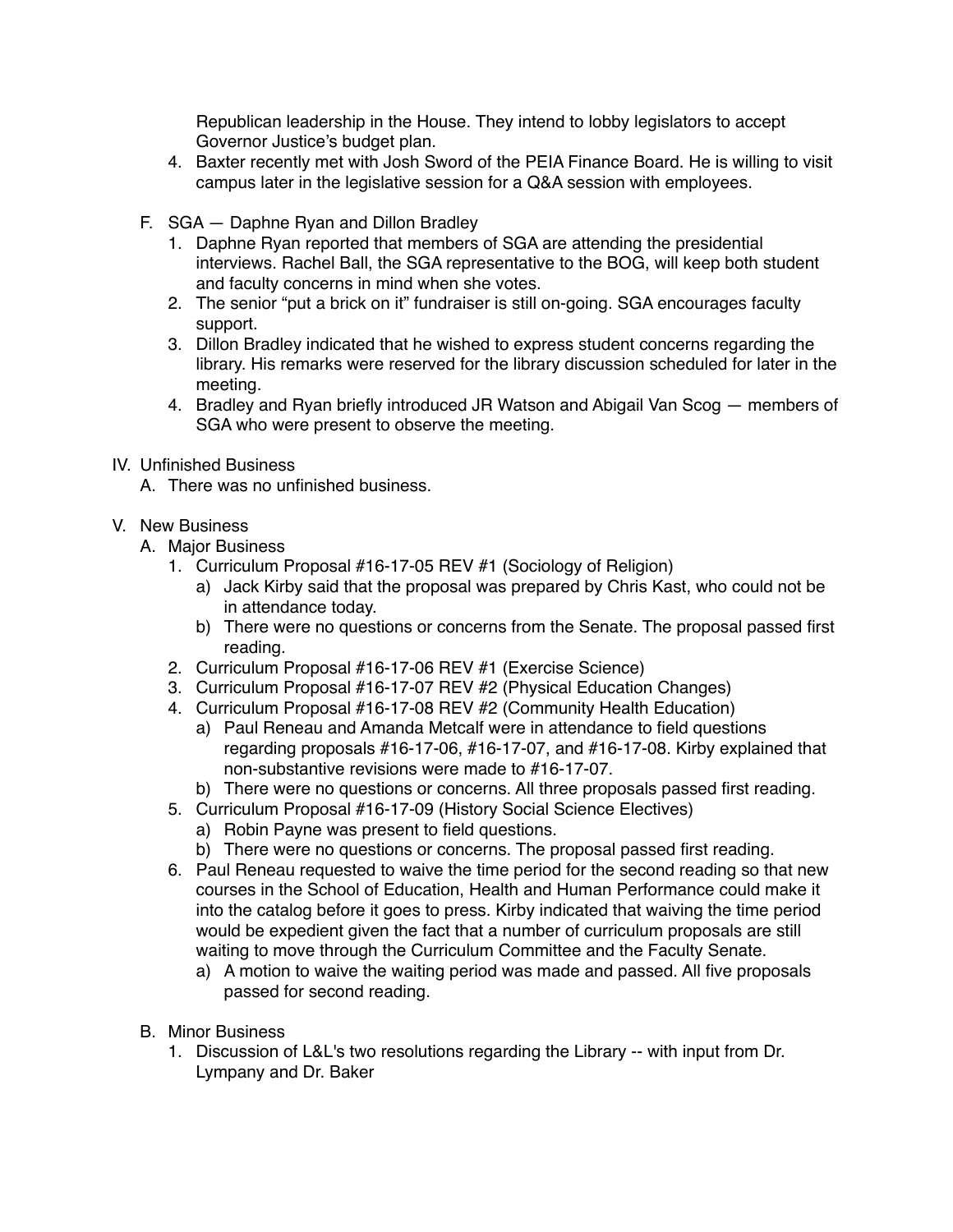- a) The discussion was deferred until Dr. Baker, chair of the Library Committee, was in attendance.
- b) After Baker's arrival, copies of two resolutions proposed by the Department of Language and Literature were circulated.
	- (1) The first resolution addressed library oversight with the request that oversight be returned from the CIO to the Office of the Provost and Vice President of Academic Affairs. The resolution also calls for the appointment of an Interim Director of the Library, in the wake of Thelma Hutchins's retirement, as well as a request that a search for a permanent Director be conducted.
		- (a) Before opening the floor for discussion, Senate President Kremer shared e-mail statements he received from three of the university's librarians. All three librarians — Sharon Mazure, Toru Chiba, and Jackie Sherman indicated reservations with the resolution as it is currently stated. Their stated concerns addressed issues such as the lack of consultation with librarians regarding library oversight, fears that the resolution was potentially divisive, and their hopes for more open discussion regarding matters related to the library.
		- (b) After sharing the e-mails, Kremer testified to the strength of FSU's library and invited the drafters of the resolution, Vice President Joe Lympany, Dr. Robert Baker, Charley Hively (the library's Senate representative), and the SGA representatives to share their concerns.
		- (c) Donna Long explained that the the resolution came out of departmental meeting for Language and Literature following concerns shared by Dr. Baker on behalf of the Library Committee. The department's main goal is that the library will continue to have the types of services it currently offers as a research library. The loss of Thelma Hutchins and the prospect that she may not be replaced is an issue of major concern.
		- (d) Robert Baker then shared the concerns of the Library Committee and shared a timeline for how their concerns have unfolded. The Committee had convened on January 26, per its charge under the Senate By-Laws to hold an annual meeting to advise the library on matters of general library policy, the development of library resources, the allocation of library budget, and to serve as liaison group between faculty and library. At that meeting, the committee was notified that Thelma Hutchins, the Director of Library Services, was retiring at the end of January.
			- i) After the meeting, the Committee drafted a letter to the presidents of FSU and Pierpont outlining their concerns regarding the library as related to hours of operation, the merger of the circulation and IT Help desks, continued support for the "culture of support" cultivated by the circulation desk, morale, and funding for collections. They advised that the library be placed under the provost and that an interim director with library training be appointed.
			- ii) Following the January 26 meeting, the Library Committee invited Vice President Lympany to attend a meeting in February. Following that meeting, the Committee remains concern about the impact on students, the lack of a clear timeline regarding Hutchins's replacement, and their request for improved communications.
		- (e) Vice President Lympany noted that he had circulated an update, which he also provided to the Library Committee. In seeking to address the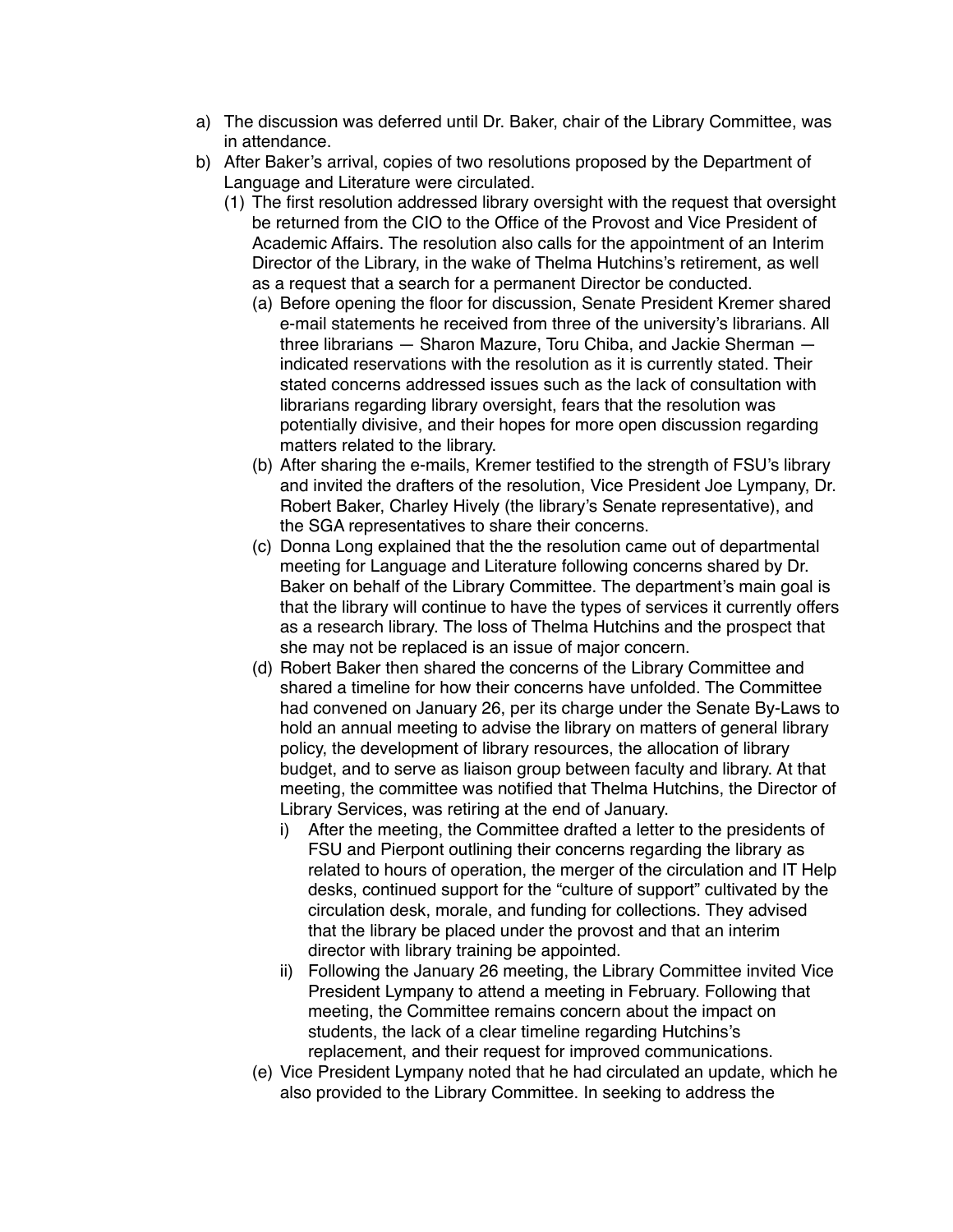Committee's main concerns, Lympany sought to clarify some of the changes made to the library. The information Commons, for instance, is not designed to erode the library's role but rather to align the library around student learning and to encourage their persistence towards graduation. Utilizing current research on the impact of information technologies, Lympany believes that the Information Commons can transform the library into a hub for helping students proceed towards graduation by facilitating Instructional Technology, tutoring services, and retention efforts.

- i) Lympany also addressed concerns that have been expressed related to the library's budget. Over the past three years, Lympany has focused on renegotiating software contracts and has moved towards the OCLC Discovery service as a result. While the technology costs may seem high, he stressed that the technology costs are paired with people with the goal to integrate instructional technologists alongside of librarians. Such collaboration is aimed at leveraging more retention.
- ii) In regard to changed library hours, Lympany shared charts regarding library traffic on Fridays and explained that hours have been changed in order to consolidate and maximize the budget. This also involves rethinking how the library provides services as they move towards a more tiered approach in order to provide more availability.
- iii) Regarding the appointment of an Interim Director, Lympany noted that one of the current librarians will likely serve in that capacity if there is not funding to fill the vacancy otherwise.
- (f) After Lympany's remarks, Baker clarified that one of the Library Committee's main concerns has to do with the appointment of an Interim Director go manage the collection and to oversee its development.
	- i) Lympany said that he would like to work with the Library Committee to move forward on that front.
- (g) In regard to library oversight, President Rose noted that the library has been placed under the CIO for seventeen years. She also stressed that the university was only given two weeks notice of Hutchins's retirement. Upon receipt of the Library Committee's letter, she discussed the issues identified with the president of Pierpont. Since the library is a shared facility that provides services to both FSU and Pierpont students, certain decisions — such as oversight — must include conversations with both institutions. Finally, Rose noted that given the on-going presidential search, it would be prudent to defer any decisions regarding oversight and the hiring of a new Director of Library Services until a new president has been hired. She is, however, comfortable with the idea of moving forward with the appointment of an Interim Director.
- (h) The SGA representatives shared concerns from students who have been worried about how these issues will affect students as well as the implications for students interested in pursuing careers in library sciences.
- (i) Further discussion focused on budget issues, the philosophical implications of where the library belongs, the role the library should play in the university, and what a change in oversight might entail.
- (j) The Senate eventually moved to table the issue for continued discussion at the next meeting.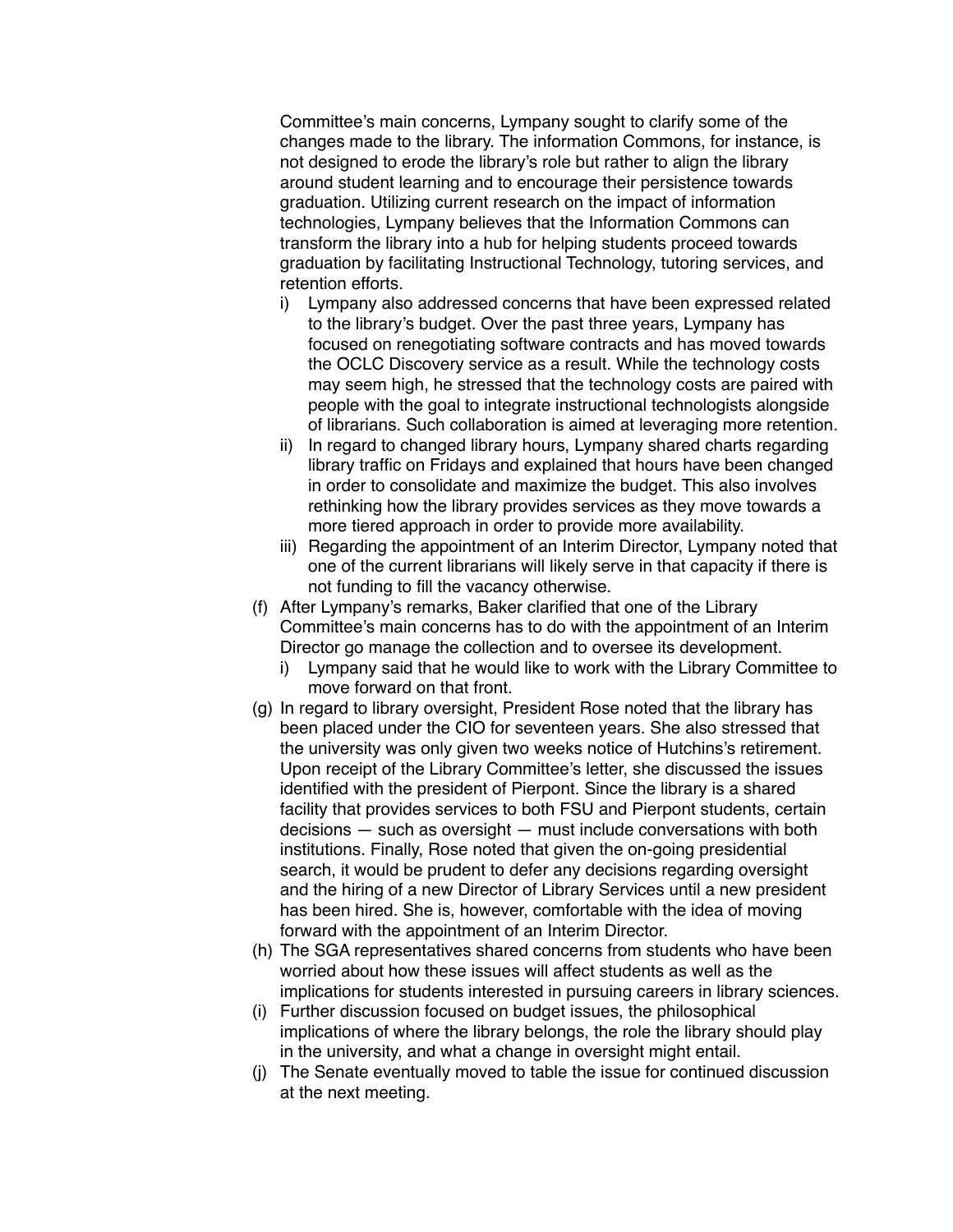- (2) The second proposed resolution focused on renaming the Circulation desk to commemorate Thelma Hutchins's years of service to the library.
	- (a) Charley Hively outlined and clarified Hutchins's contributions to the library as related to the resolution.
	- (b) Sapp noted that the BOG has been working with the Fairmont Foundation with a policy regarding naming, which is typically linked to donations. The resolution would have to go to the BOG and/or the Fairmont Foundation for approval. Discussions followed regarding the legality of the naming policy.
	- (c) Aimée Richards stated that the School of Fine Arts unanimously supported the resolution. Robin Payne stated that the Department of Social Sciences also supported the resolution.
	- (d) The Senate moved to pass the resolution with the understanding that if the BOG declines to support it, Budd Sapp will report back with their rationale. The discussion will thus continue at the March Senate meeting.
- 2. Potential Resolution of Support for International Students
	- a) The Executive Committee discussed whether the Senate should pass a resolution or statement of support for international students in light of pending restrictions on travel and immigration.
	- b) Senator Bill Harrison noted that a number of students have approached him expressing concern about this and that such a statement would be a good idea.
	- c) Senate President Kremer has reached out to Geneva Hines regarding a resolution, but has not heard back.
	- d) The Senate moved to table the issue until more formal resolution, preferably with feedback from Hines, is proposed.
	- e) Onnie Watson, an SGA guest, requested that if such a resolution is passed, that the Senate include other students on campus who may feel marginalized as well.
- 3. Reaffirmation of Role of the Institutional Review Board (IRB)
	- a) President Kremer shared concerns raised by Mike Ransom, the chair of the IRB at FSU, that there have been a number of studies involving human subjects on campus that have not sought IRB approval. Ransom asks that the Senate consider a resolution to re-iterate existing policy that any research involving human subjects must seek IRB approval.
	- b) Bob Mild suggest that Ransom be invited to address the Dean's Council to ask for their support in enforcing the existing policy. Chris Lavorata indicated that she will extend an invitation to Ransom to attend the next meeting.
- 4. Authorization of Special Faculty Senate Meeting: March 7, 2017
	- a) Since faculty have expressed a great desire to have input in the presidential search, Senate President Kremer has decided to call a special session, per the Constitution, to discuss the issue at length. Kremer calls for the special session to be held on Tuesday, March 7 at 3:00. The regularly scheduled March meeting will still be held on March 21 after the spring break.
- 5. Presidential Succession Issues
	- a) John O'Connor asked for clarification about what kind of feedback the BOG is willing to accept — specifically whether they are amenable to receiving individual